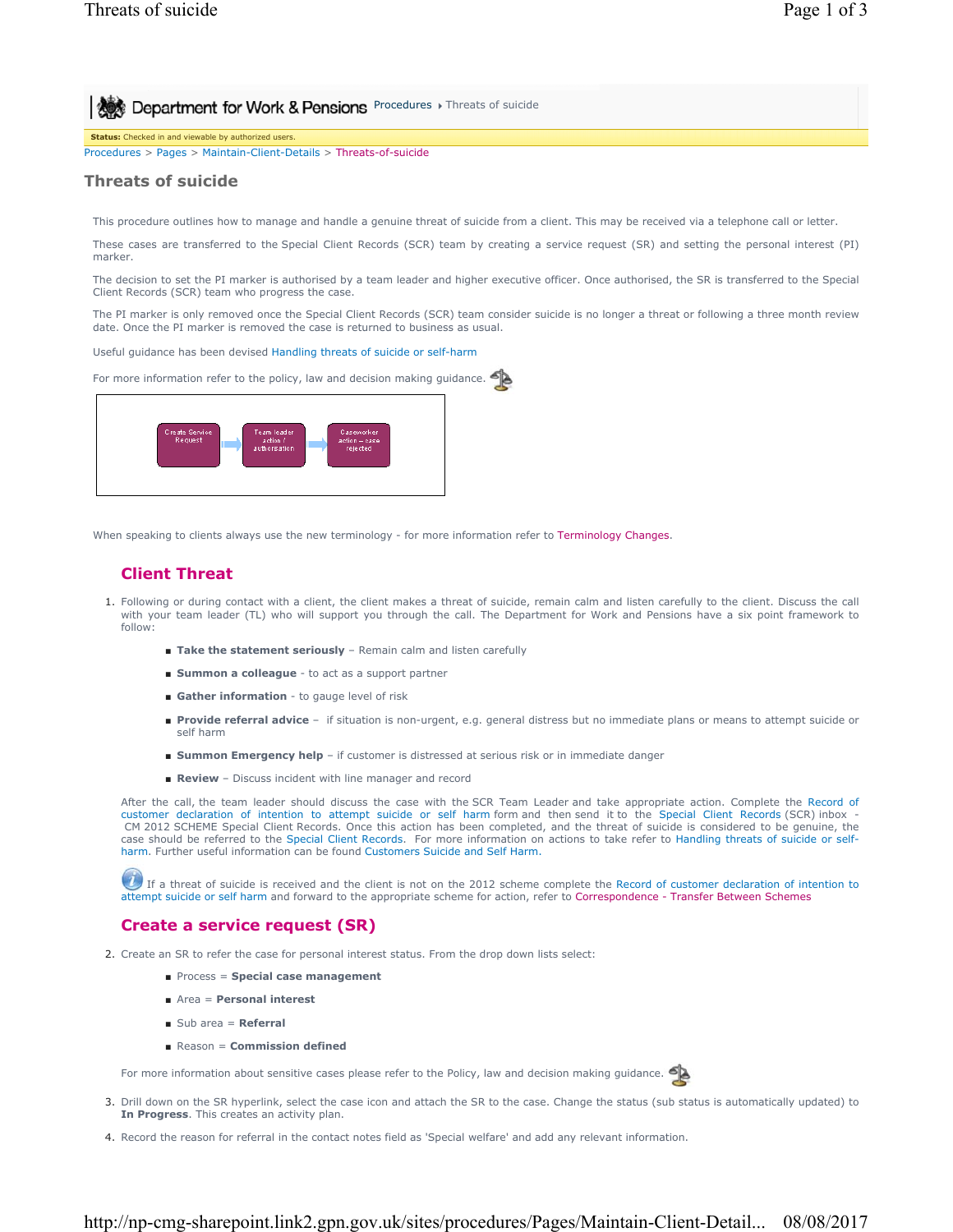## **TL action/authorisation**

the TL approval inbox.

6. Discuss the call with your HEO and confirm whether the case should be referred to Special Client Records (SCR) Team. If the case is to be referred complete a warm handover of the case to the Special Client Records (SCR) Team Leader by calling 01752 352655. Provide the SCR Team Leader with details of the case (eg Client name, scheme identification number (SCIN) case number and SR number), the decision made by the HEO and the completed Record of customer declaration of intention to attempt suicide or self harm.

5. Update the status of the SR to Pending Approval and the sub status of the SR to Pending approval - TL. A task is automatically created in

7. Select the Inbox field and the Inbox items list. View the caseworker comments and from the action field drop down menu, select **approved** or **rejected**. Complete the TL comments field.

Ensure that the caseworker has fully documented the call in the clients **Contact Notes**

- 8. If the request is approved the SR status is automatically updated to **In progress** and the sub status to **Approved**.
- If the request is rejected enter the appropriate reasons for rejection in the **Comments** tab. A system prompt alerts users to complete this 9. field if omitted. Where you're rejecting the referral in the belief that case doesn't warrant being dealt with by SCR. Continue to monitor the case along with your HEO until the current case action is satisfied.

#### **Caseworker action**

- 10. Update the resolution code to Personal Interest Not Valid and complete the action suggested by the TL and go back to step 3 to resubmit to your team leader if appropriate.
- 11. If the request is approved, set the Resolution Code to Personal Interest Approved and update the TL Activity Plan steps to Done or N/A. Once all activity steps are completed update the SR Status to **Closed** and the Sub Status to **Complete**. This will route the case to the special client records team for their action and ownership.

### **Special client records team**

 $\Lambda$ . Show caution if speaking to the other party in the case to ensure you do not disclose any sensitive information about the circumstances of the case. You may wish to seek additional support with the call from your team leader.

For threat of suicide cases, the PI marker is only set against the specific case/client and not against the associated contacts. For more information refer to Personal Interest - Register.

- 12. Once the Special Client Records team consider suicide is no longer a threat or following a three month review date, the PI marker is removed. Complete the Review of incident – Customer declaration of intention to attempt suicide or self harm and send it your team leader. For guidance on making a decision that suicide is no longer a threat refer to Customers Suicide and Self Harm.
- 13. Set a three month review date by creating a wait activity as follows:
	- In the activity list select **new**
	- From the drop down type field select wait
	- Complete the description free text field as **three month review date** and the date the activity was started
	- Set the status as **In progress**
	- Select the due date icon and highlight the reminder date
	- Check the alarm box

A pop up reminder is displayed on the system on the date selected.

- 14. All SCR caseworkers or TLs can remove the PI marker as follows:
	- Select all contacts view
	- Search for the contact
	- Select the hyperlink on the contact name
	- Select the show more icon
	- Update the reason field to **N**
	- Update the Personal Interest checkbox to **N**
	- Return the case/s to business as usual

Where notification is received of a client suicide this must be immediately escalated to the Line of Business Director. No further action should be taken on the case which could impact the situation, for more information refer to Death - Receiving Parent or Death - Paying Parent

#### NI Exceptions

NI caseworkers are not requirement to tranfer the case to the Specialist Client Records Team (Sensitive Case Team). The relevant Team Leader and EO1 are responsible for making a decision on the most appropriate action to take.